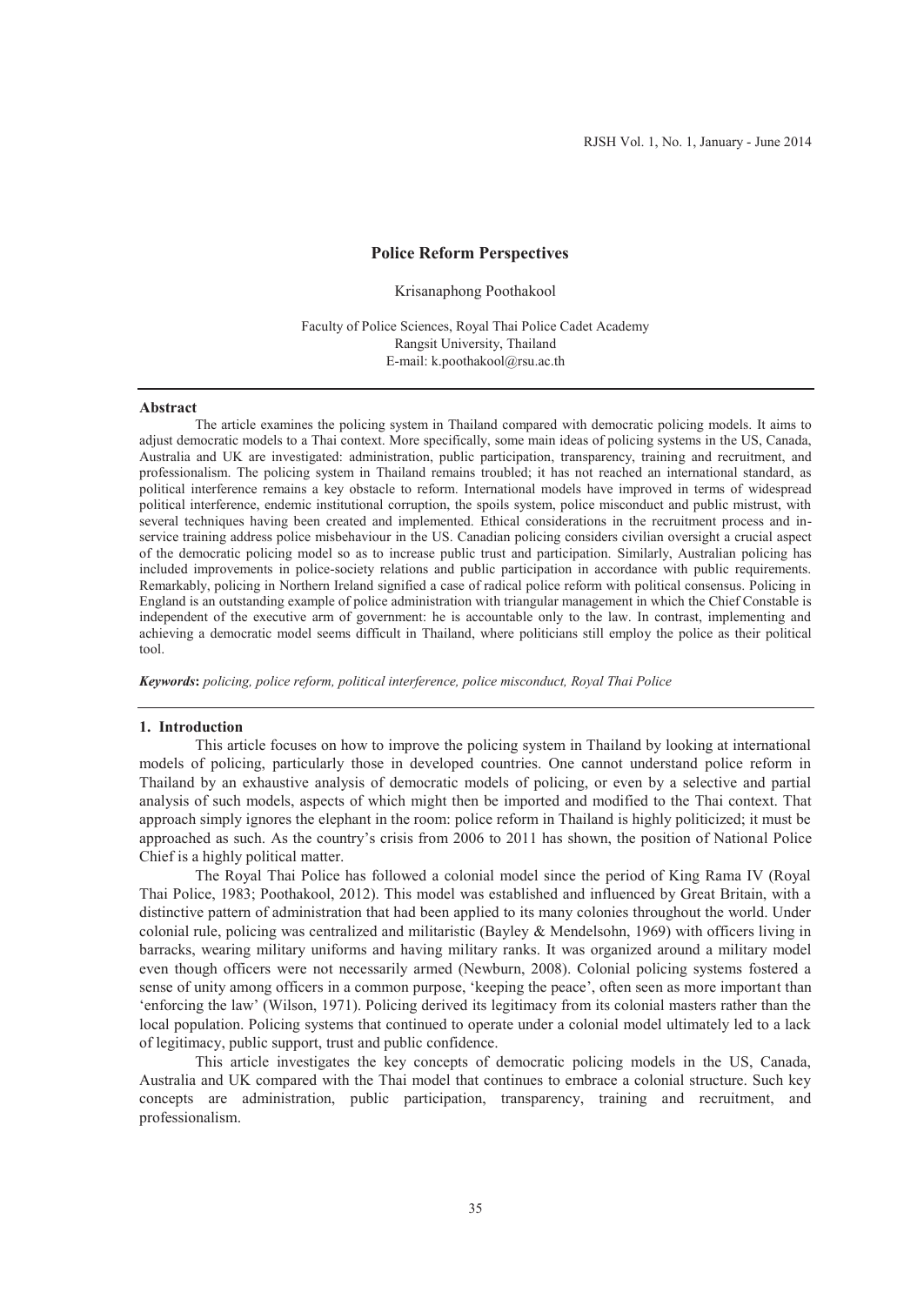# **2. The United States of America**

 The US is the first country to show policing improvement in terms of ethics, training and recruitment.

Policing in the US had been beset by political interference. Even by the second half of the twentieth century, the police forces of large cities such as New York continued to be dogged by corruption, nepotism and unequal treatment based on social status. In response, new training schemes have been introduced against a positive picture of falling crime rates, but difficulties persist, such as high-profile cases of brutality and misconduct by officers of the Los Angeles Police Department (LAPD).

 Widespread corruption was so much part of everyday policing in the old Northern cities of the country, such as that reported by the Knapp Commission in New York in 1972, that special operations and units had to be set up to tackle the problem (Lundman, 1980). Administrators had to review ethics-training programs within the professional policing model. They accepted the failure of earlier training, which did not recognize the need to embed the subject as a core value. Also noteworthy was research from the Commission on Police Integrity, which investigated corruption in Chicago (Commission on Police Integrity, 1997), and was seen as essential to establishing higher standards in relation to recruitment and screening. Newburn (1999) summed up the key elements of the Commission's recommendations:

'... the introduction of full screening of the background of all candidates; a higher minimum age to be set at 23, arguing that 21 was too low (in that it wouldn't allow for sufficient evaluation of adult work and behavior records); candidates with experience of higher education should be sought and those who continue with their education once hired rewarded; and, most controversially, the use of polygraph testing in its initial screening of candidates (a practice already used by some U.S. law enforcement bodies).'

### Newburn (1999:28)

Common screening practices in the US now include: the Civil Service Exam; physical agility tests; psychological examinations and interviews; medical examinations; situational tests; polygraph examinations; and comprehensive background investigations (Jordan et al., 2009). Importantly, ethical considerations are included in the recruitment process and can be extended to strategic placement in newhire and in-service training so as to tackle misconduct. In New York, training strategies were improved with a new focus on ethics, especially for those in supervisory positions (Giuliani & Bratton, 1995). However, such codes of ethics may have less impact on conduct when officers are confronted with actual situations (Delattre, 1989).

Policing development in the US is likely to be a blueprint for Thailand regarding ethics, training and recruitment. The citizenry tends to agree with requests from trustworthy officials more readily because their intentions and conduct can be ascertained with some degree of confidence (Luna, 2000).Law enforcement agencies that address the problematic behavior of officers enjoy greater public trust and, therefore, will obtain greater collaboration in programs designed to decrease crime (Bayley, 2002; Harris, 2005).

#### **3. Canada**

The policing system in Canada is an instance of the transition from a colonial model as part of the British Empire to a democratic model. The British Parliament kept limited rights of political control that were shed only by stages well into the twentieth century. The modern Canadian policing system is now highly decentralized, with a large and diverse number of local police forces supplemented at the provincial and national levels. In total, Canada has 461 police departments consisting of 450 municipal forces, 10 provincial forces, and the Royal Canadian Mounted Police (RCMP) at a national level. The RCMP also serves as a general-purpose police force in some regions, mostly in the prairies, the far west and the Maritime provinces.

The Canadian Policing system has two major issues to be discussed: central police training and civilian oversight. For the former, the RCMP supports the provision of specialist policing services for the various law enforcement agencies throughout the country. Central services include forensics, detection, intelligence and national as well as local training. Although police forces in the provinces also provide such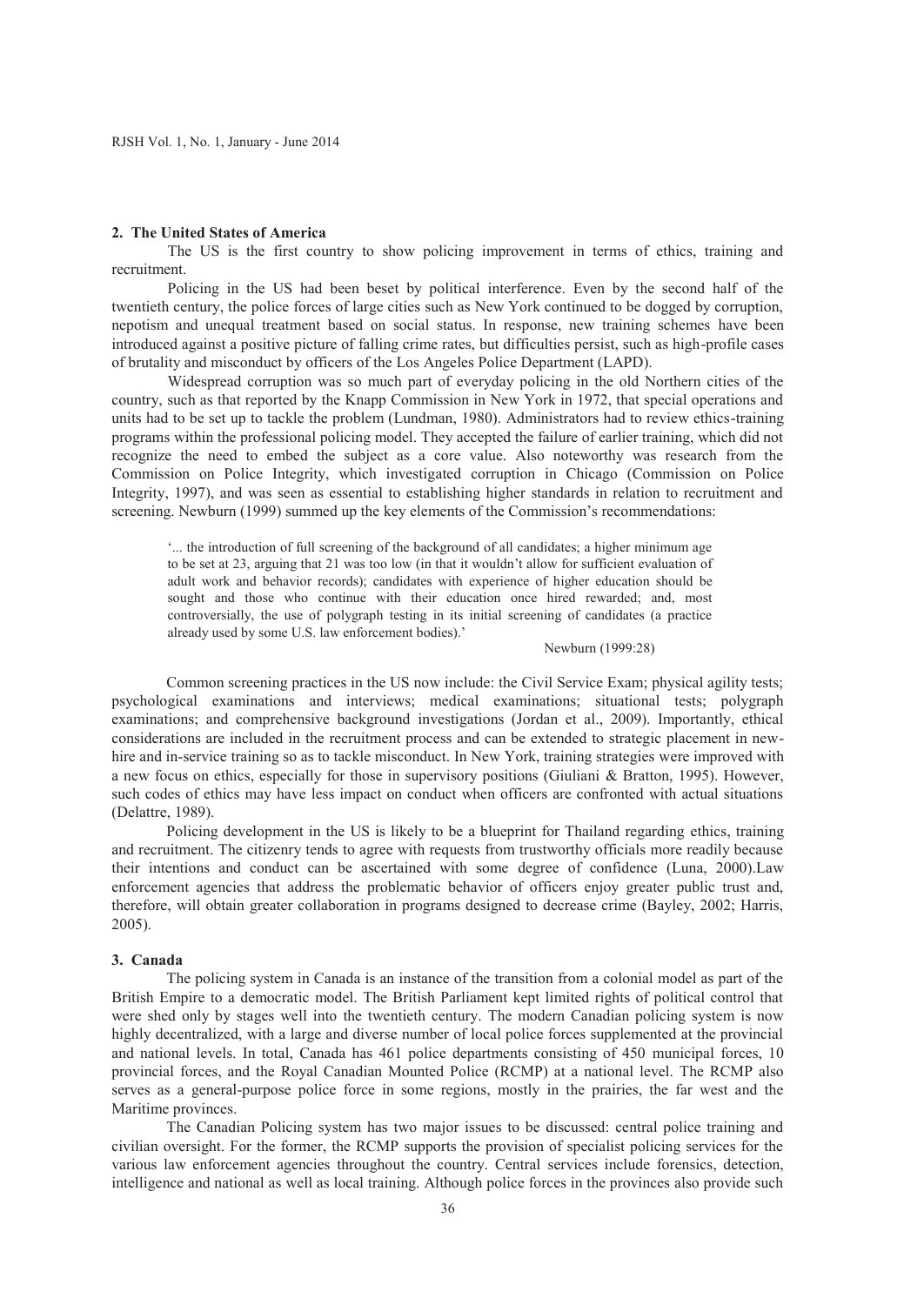services directly, they can ask the RCMP for assistance. As a co-ordinated national service, the RCMP is needed to deal with such activities as organized crime, computer crime and terrorism. In principle, the Thai Police HQ in Bangkok should provide similar, co-ordinated assistance, but police regions are often left to their own devices.

Another crucial aspect of the democratic policing model is civilian oversight. In Canada, a civilian board acts as a central element in monitoring police activity by ensuring that policing has been up to standard and the police are responsive to community needs. It is seen as striking a balance between community interests and the authority invested in the police. Sources portray the Canadian police as well trained, understanding of the needs of the community, exercising fair internal discipline, and contributing to a free and democratic society (BC Police Board Handbook, 2005). Nonetheless, it has been claimed that existing oversight mechanisms are weak and lack broad-based community representation (Cooley, 2005). Critics argue that the system requires further reform to provide a regulatory framework that offers more support for democratic policing values.

In contrast with Canadian policing system, the Royal Thai Police still favour a colonial model; the policing system has not been decentralized (Poothakool & Glendinning, 2013). Police training, in particular, is tied to Police HQ's budget allocations. Provincial Police Regions 1-9 should be able to manage their own budgets based on local requirements. Meanwhile, the Royal Thai Police should play an important and active role in supporting an effective training program to Provincial Police Regions 1-9 so that policing strategies reach international standards.

A police transparency mechanism must be assessed and implemented, though Thai society is unlikely to accept public scrutiny. A study by the National Anti-Corruption Commission (2009) claims that a police career has the greatest number of associated corruption problems and the Police Department continues to be regarded as the most corrupt of all government agencies (ABAC, 2010). Related to these findings, formal (Amnat) and informal power (Itthiphon) are key to the operations of Thai bureaucracy (Riggs, 1966) and public administration: linking bureaucrats, politicians and businesses in relationships of mutual assistance (Tamada, 1991). Therefore, the establishment of civilian oversight can lead to more troubled circumstances in Thai communities.

### **4. Australia**

Australia has seven state police forces and a federal force in the capital. The democratic model has been applied to all those forces. An astonishing aspect of the democratic model in Australia is police-public relations, especially the implementation of the community policing concept.

The notion of community policing in Australia continues to face significant obstacles. First, the meaning of community policing has been interpreted differently within the police service, even among senior managers. Some officers think it aims principally to re-shape geographical areas of command, others to deal with problems associated with vulnerable, disadvantaged or less well-educated social groups, and still others to allow officers to talk directly to the media. In addition, the majority of forces often fail to differentiate community policing from public relations. Policing needs to do both. Second, many officers assume the community policing approach is not a major goal of policing, but an add-on. It is seen by officers as irrelevant to the main duties of the police, such as apprehending offenders and protecting the public. In practice, officers see their function as traditional policing, patrolling and investigating crimes. Officers required to participate in community policing efforts are perceived as incompetent misfits. Consequently, officers pay less attention to community policing than to the traditional duties they see as their main functions as police officers.

There is no blueprint for incorporating community policing into traditional policing activities. Obviously, general policing responsibilities need to be met, but the new approach also has to be implemented. It is difficult for officers to do all of this while performing what they regard as their key duties without guidelines, particularly for rank-and-file officers. Besides, the equipment and resources may be unavailable to officers at the operational level. Managers must revise policies to integrate communityoriented policing with traditional policing patterns. Following on the 1997 Constitution, the most recent Thai administrative reforms to policing were intended to promote greater community participation, but representation on local police station committees that were set up throughout the country in 2004 was highly selective and biased, reflecting unequal treatment and discrimination on the basis of social status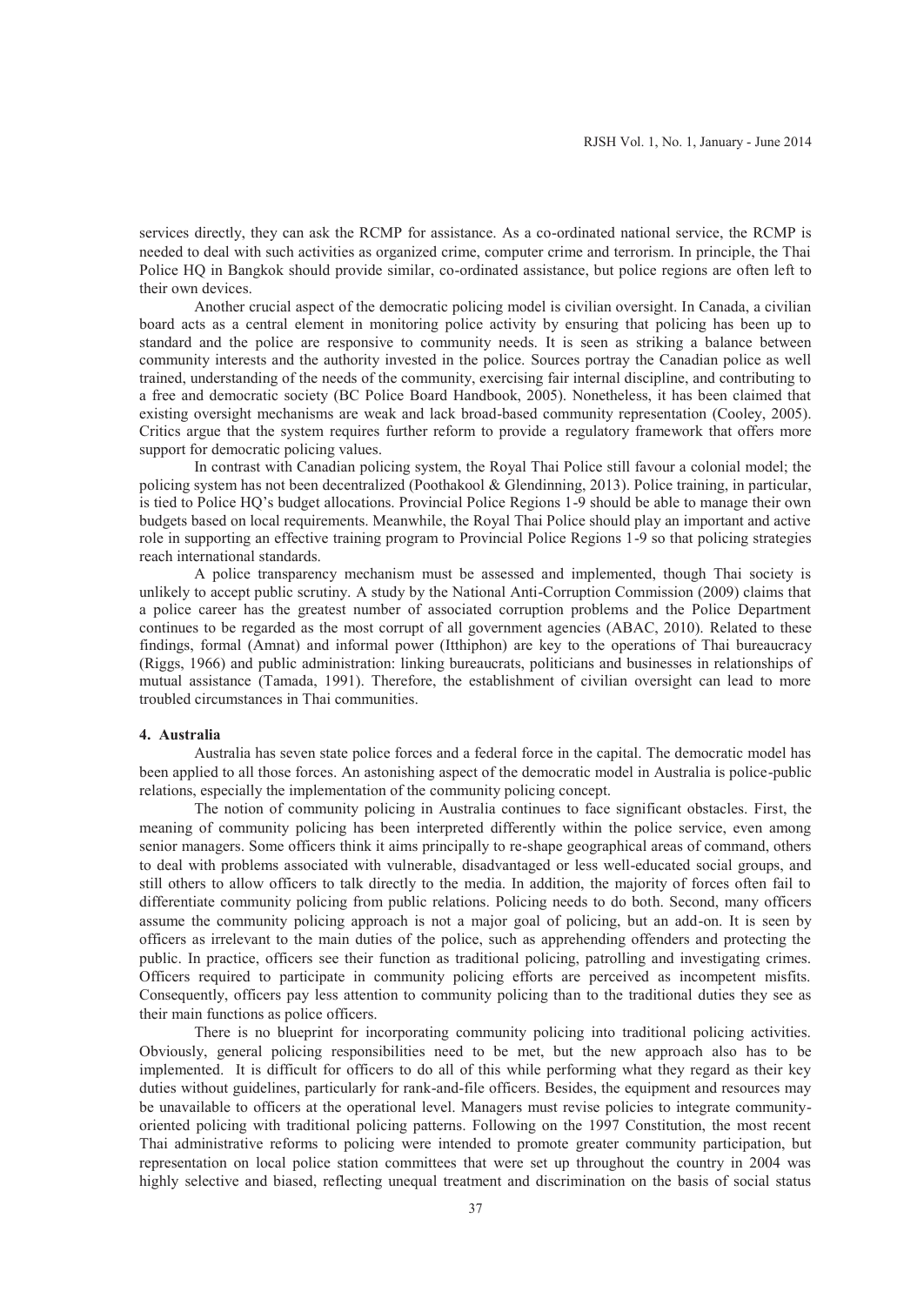typically experienced by the public. In practice, representatives of local police station committees are selected by the head of the police station. Locals are chosen primarily on the basis of social status, influence, their involvement with business and, due to chronic under-funding, on their ability to support the local police with money and other resources. Incorporating a community-oriented approach to Thai policing is appealing, but as the Australian experience shows, practical implementation is not easy, notwithstanding a democratic model and the cultural context.

## **5. The United Kingdom**

Policing in England and a new arrangement in Northern Ireland are concrete examples of effective policing in terms of organization, public participation and transparency.

In England, a triangular arrangement of police administration appoints the Chief Constable (chief officer) of each Police Authority (region) as an autonomous agent whom the government cannot control and direct. Under this decentralized system, the Chief Constable is independent of the government's executive branch and is accountable only to the law. The Police Act delineates the relationship among three main agencies: central government, in the form of the Home Office; local government, in the form of Police Authorities; and Chief Constables, who are the senior officers of local forces within authorities (Brewer et al., 1988). These agencies supervise the police. The Home Office provides a wide variety of central services that include training, forensics and research. In operational terms, the senior government minister at the Home Office is charged to direct national police policy and inspection of the force. Police Authorities consist of elected local government officials and unelected local magistrates. Their main function is to ensure the maintenance of an adequate and efficient local force and to develop local plans with the region's Chief Constable, framed by the Home Office's wider objectives (Docking, 2003). However, in London, the capital city, the Home Office works with the Police Authority for the Metropolitan Police due to the Met's national role. The London Metropolitan Police – established in 1829 – is responsible to Parliament and can be directed by the Home Office to undertake national investigations and law enforcement (Bayley, 1992).

It has been argued that this tripartite structure exhibits particular strengths. In principle, it provides democratic supervision of policing. Even though there had been a drift towards more centralization (Reiner 1991; Reiner 1994; Jones et al., 1994), the policing system devolved authority to local forces. Forces largely run policing operations by themselves to cope with crime and public disorder. Nonetheless, all policing operations can be inspected by the Police Authority, and by this, the public. The structure is still seen as the mainstay of effective policing while maintaining the interests of justice and fairness rather than political favour (Tupman, 1999). For example, a study sponsored by the Home Office (2003) suggested that only about 1.5 percent of police staff (officers and civilians) were possibly (but not necessarily) corrupt. However, the issue of the use of what are seen as traditional policing methods has been under review in England since the 1980s.

Public participation in England plays a pivotal role in police transparency. Police Committee Consultative Groups (PCCGs), for instance, are part of the vision to increase accountability through greater transparency and to build, or re-build, confidence in policing (Mawby, 2002). They were set up to provide mediation among the local community, the police and Police Authorities. Typically, liaison committees work closely with local people and communities. Committees were intended as forums for the police to elucidate how they should proceed, but they also became forums for criticism of police and policing methods. Police forces in England also applied Neighbourhood Watch schemes, 'policing by consent' and 'police professionalism' to their activities. Additionally, aspects of human rights, civil liberties and a new code of conduct have been introduced. Policing in recent decades has emphasized the inclusion of local agencies and people to conduct audits to produce community safety plans. Overall, communities were to assume a greater role. Commentators such as Trojanowicz and Bucqueroux (1990) have argued that community-oriented policing is compatible with organizational and operational police structures. However, questions remain about how well policing has operated. The challenge has been to make the transition from a more traditional model to civil policing.

Indeed, only recently and after years of debate has policing in England moved fully to independent, external examination, despite considerable resistance within the force itself. According to the mission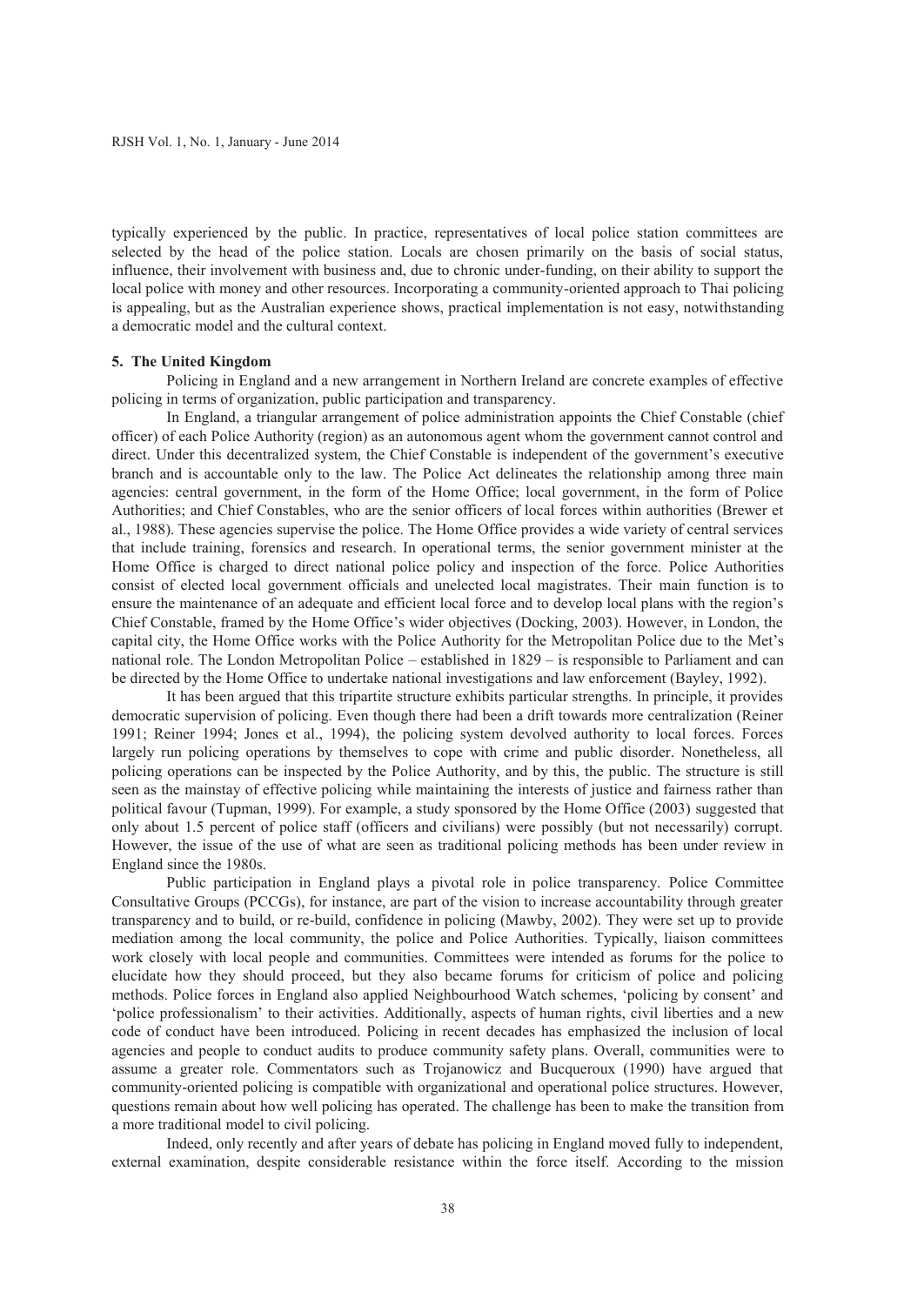statement of the Independent Police Complaints Commission (IPCC), which became operational in April 2004:

'When such oversight is effective it plays a vital role in protecting individual human rights, ensuring public trust and confidence in the police, and promoting the efficient operation of law enforcement'.

# (Independent Police Complaints Commission, 2006: 6)

The IPCC is an independent unit established by the 2004 Police Reform Act. Its primary purpose is to increase public confidence in the police complaint system by investigating the most serious complaints and allegations of misbehaviour by the police as well as handling appeals from people who were dissatisfied with the way the police had dealt with their complaints. IPCC decisions are made independently of the police, government and complainants (Independent Police Complaints Commission, 2010). In the Thai context, members of the Police Reform Committee cited the IPCC model. The 1997 Constitution enshrined the idea of Ombudsmen for the National Assembly to investigate complaints about the civil service and its agencies, but the Police Reform Committee considered establishing an Ombudsman's Office to deal with complaints about the police in particular, alongside other public scrutiny mechanisms more akin to the IPCC. They were also particularly interested in the complete overhaul of policing, which had happened in Northern Ireland following recommendations in the Patten Report (1999).

### Northern Ireland

The Northern Ireland experience represented an extreme instance of policing that was partisan and served the interests of only one social group. The role of the state in Northern Ireland for most of the twentieth century was to maintain (Protestant, British) Unionist rule, supported by the police as a state institution, against the claims of (Catholic, Irish) Nationalists in the province. The British had had a colonial presence in Ireland for many centuries. The Royal Ulster Constabulary (RUC), as the province's police force after the partition of Ireland, was established when the previous colonial Royal Irish Constabulary (RIC) was disbanded in 1922. The RIC's primary function in Ireland had been to deal with a history of rebellion and political disorder (Hillyard & Tomlinson, 2000). The RUC played a pivotal role in the conflict in Northern Ireland (Ellison and Smyth, 2000); it was widely censured for its abuse of power during the period of turmoil beginning in the 1960s. The RUC had inherited the colonial model of policing from the RIC and the subject of police misconduct inevitably became a major problem. Pino and Wiatrowski (2006) highlight the key elements of the RUC's approach as: politicized policing; polarized communal relations; systematic bias in law enforcement; dual responsibilities for internal security as well as for everyday law enforcement; wide latitude in the use of power, including force; absence of effective accountability mechanisms; and group monopoly of top posts and lack of representation. The conflict in which the RUC was required to act on behalf of the state highlights the vexing question of the relationship between policing and politics, and more generally, between policing and the state (Ronald, 1995).

Thirty years after the first inquiry into policing in Northern Ireland conducted by Lord Hunt, the Good Friday Agreement in 1998 provided the framework for political reform. One element of the agreement was the foundation of an independent commission to consider the problem of policing. It was believed the 'agreement provides the opportunity for a new beginning to policing with a police service capable of attracting and sustaining support from the community as a whole' (Northern Ireland Office, 1998). The independent commission was to consider key elements of a democratic model for policing, namely: legitimacy, local accountability, decentralization, transparency, public participation and effective policing, as well as aspects of joint cooperation with Irish police agencies in the South. The Independent Commission on Policing in Northern Ireland issued its report in 1999, commonly known as the Patten Report. It was the blueprint for implementing a new model for policing in Northern Ireland after all previous attempts failed.

The Independent Commission's reform proposals contained numerous aspects. First, a new Policing Board would be established with 10 political representatives from the Assembly and nine independent members nominated by the Executive. The board would have the authority to formulate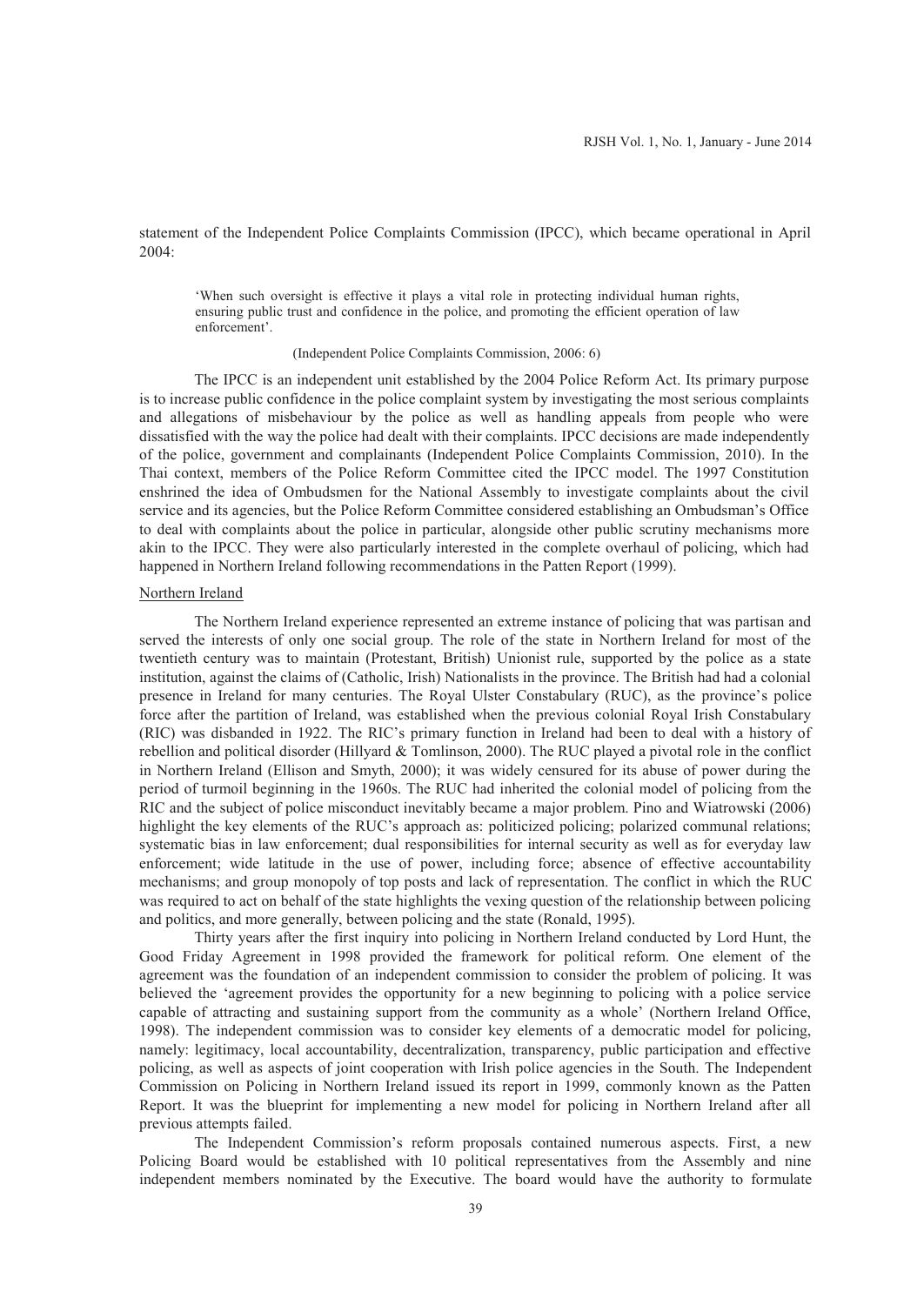policing policies and goals and would hold the Chief Constable accountable for his decisions and actions. Second, a Police Ombudsman's office would be established as an independent agency. Its main function would be the investigation of all allegations of police misbehavior and complaints against the police service. To provide transparency, it would be open to public scrutiny. Third, a code of ethics and professional conduct was drawn up to international standards. An officer unable to achieve those standards would be liable to discharge from the service. Fourth, mechanisms of public involvement would be established to ensure that the whole community participated in the new arrangements. Each of 21 local districts would be required to have a Policing Partnerships Board (DPPB), whose members would act as community representatives chosen by local government to be involved in the process of local policing. Finally, the RUC was disbanded and the force was to be known as the Police Service of Northern Ireland (PSNI). Name and uniforms were changed.

The key message for police reform in Thailand is that successful implementation of the Patten Report's recommendations to establish a new system of policing in Northern Ireland – with its new Policing Board, Ombudsman's Office, Code of Ethics and Conduct, Police Partnership Boards and change of identity, name and uniform – would not have been possible without political consensus. The discredited RUC was disbanded and the legacies of colonial policing abandoned.

## **6. Conclusion**

The Thai policing model is far from the alternative models of policing in theory and practice. Issues of widespread political interference, endemic institutional corruption, continuing operation of a spoils system of patronage and favours, serious police misconduct, abuse of power and deep-seated public mistrust are unlikely to be changed easily. Furthermore, the political arena still favours employing the police as a political tool, for example, police crack-down operations that target opponents and critics. The main aspects of the democratic policing model need to be rigorously implemented by the Royal Thai Police. These include decentralization, public participation, civilian oversight, training and recruitment, and effective policing. Apart from these, budget shortfalls at the local level should be addressed.

Thailand needs long-term strategic planning to implement a democratic policing model, though that implementation is not achieved easily. Existing oversight mechanisms in Canada, for instance, are weak and lack broad-based community representation (Cooley, 2005). Applying public participation as seen in Australia would be difficult due to differing cultural contexts. The key message for police reform in Thailand is that successful implementation of the Patten Report's recommendations to establish a new system of policing in Northern Ireland – with its new Policing Board, Ombudsman's Office, Code of Ethics and Conduct, Police Partnership Boards and change of identity, name and uniform – would not have been possible without political consensus. The Royal Thai Police force remains deeply enmeshed in politics, used as an instrument of political power to support one side or another.

### **7. References**

- ABAC Poll Research Center. (2010). The assessment of corruption in governmental agencies and experiences in bribery. Retrieved 8 June 2010, from http://www.abacpoll.au.edu.
- Bayley, D. H., & Mendelsohn, H. (1969). *Minorities and the police: Confrontation in America*. New York: Free Press.
- Bayley, D. (1986). *Community policing in Australia: An appraisal working paper*. Australia: National Police Research Unit.
- Bayley, D. H. (1992). Comparative organization of the police in English-speaking countries. *Crime and Justice, 15*, 509-545.
- Bayley, D. H. (1994). *Policing for the future*. New York: Oxford University Press.
- Bayley, D. H. (2002). Law enforcement and the rule of law: Is there a trade off? *Criminology and Public Policy, 2* (1), 133-154.
- BC Police Board Handbook. (2005). Resource document on roles and responsibilities under the police Act. Ministry of Public Safety and Solicitor General.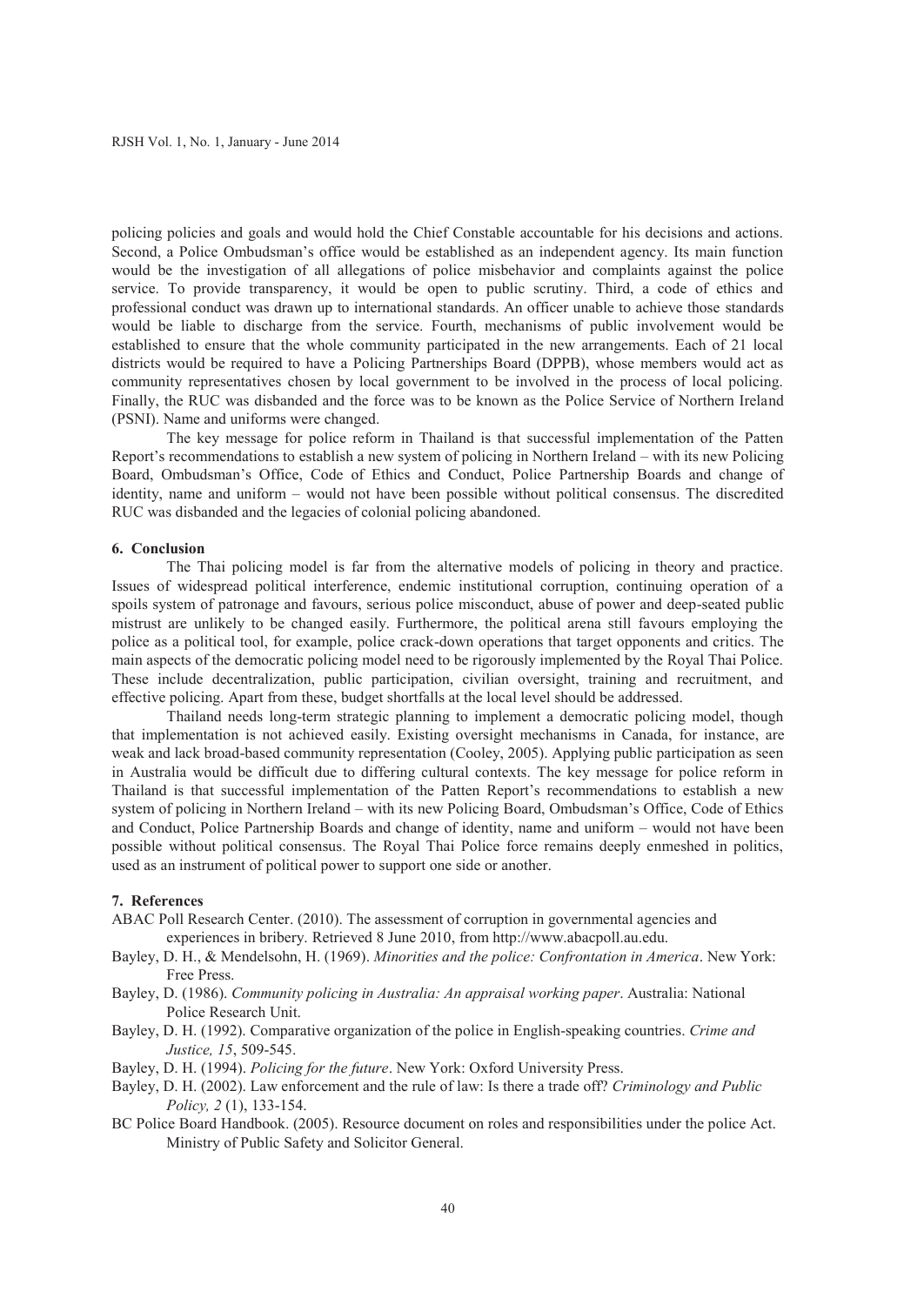- Brewer. J.D., Guelke, A., Hume, I., & Moxon-Browne, E. (1988). The Police public order and the State: Policing in Great Britain, Northern Ireland, the Irish Republic, the USA, Israel, South Africa, and China. Basingstoke: Macmillian Press Ltd.
- Chan, J.B.L. (1997). *Changing Police Culture: Policing in a Multicultural Society*. Cambridge: Cambridge University Press.
- Commission on Police Integrity. (1997). Report of the commission on police integrity (Chicago). Retrieved 20 May 2013, from http://www.acsp.uic.edu/copi/copi04.sht
- Cooley, D. (2005). *Re-imaging policing in Canada*. Toronto: University of Toronto Press.
- Delattre, E.J. (1989). *Character and cops: Ethics in policing*. Lantham, MD: AEI Press.
- Docking, M. (2003). *Public perceptions of police accountability and decision-making*. London: Home Office.
- Ellison, G., & Smyth, J. (2000). *The crowned harp: Policing Northern Ireland*. London: Pluto Press.
- Giuliani, R.W. & Bratton, W.J.(1995). Police strategy no.7: Rooting out corruption; building organizational integrity in the New York Police Department. New York: New York Police Department.
- Haberkorn, T. (2011). Thailand's state of impunity. Retrieved 11 May 2013, from http://www.opendemocracy.net/article/thailand-s-state-of-impunity
- Harris, D. (2005). *Good cops: The case for preventive policing*. New York: The New Press.
- Hillyard, P., & Tomlinson, M. (2000). Patterns of policing and policing pattern. *Journal of Law and Society, 27*(3), 394-415.
- Home Office. (2003). Police corruption in England and Wales: An assessment of current evidence. London: Home Office.
- Independent Police Complaints Commission. (2006). About the IPCC. Retrieved from http://www.ipcc.gov.uk
- Independent Police Complaints Commission. (2010). About the IPCC. Retrieved 21 May 2013, from http://www.ipcc.gov.uk.
- Jones, T., Newburn, T., & Smith, D. (1994). Democracy and policing. London: Policy Studies Institute (PSI).
- Jordan, W.T., Fridell, L., Faggiani, D., & Kubu, B. (2009). *Attracting females and racial/ethnic minorities to law enforcement. Journal of Criminal Justice, 37*, 333-341.
- Luna, E. (2000). *Transparent policing. Iowa Law Review, 85*(4), 1161-1163.
- Lundman, R. J. (1980). Police and policing: An introduction. New York: Holt, Rinehart &Winston.
- Mawby, R.C. (2002). Policing images: Policing, communication and legitimacy. London: Willan Publishing.
- Meredith, M. (2006). The State of Africa: A history of fifty years of independence. London: Free Press.
- National Anti-Corruption Commission. (2009). Stopping corruption crisis in Thailand. Retrieved December 23, 2009, from http://www.manager.co.th
- Newburn, T. (1999). Understanding and preventing police corruption: Lesson from the literature. London: Home Office, Policing and Reducing Crime Unit.
- Newburn, T. (2008). *Handbook of Policing*. London: Willan Publishing.
- Northern Ireland Office. (1998). The Belfast Agreement: An agreement reached at the multi-party talks on Northern Ireland. London: Stationery Office.
- O'Neill, S. & Bathgate, J. L. (1993). Policing strategies in aboriginal and non-English speaking background communities: Final Report. Winnellie, NT: Northern Territory Police.
- Patten Report. (1999). A new beginning: Policing Northern Ireland. Report on the Independent Commission on Policing in Northern Ireland. Belfast: Her Majesty's Stationary Office.
- Pelser, E. (1999). The challenges of community policing in South Africa. *Institute for Security Studies. Occasional Paper, 42*, September 1999.
- Phongpaichit, P., & Piriyarangsan, S. (1994). Corruption and democracy in Thailand. Chiang Mai: Silkworm Books.
- Pino, N., & Wiatrowski, M.D. (2006). Democratic policing in transitional and developing countries. London: Ashgate Publishing Limited.